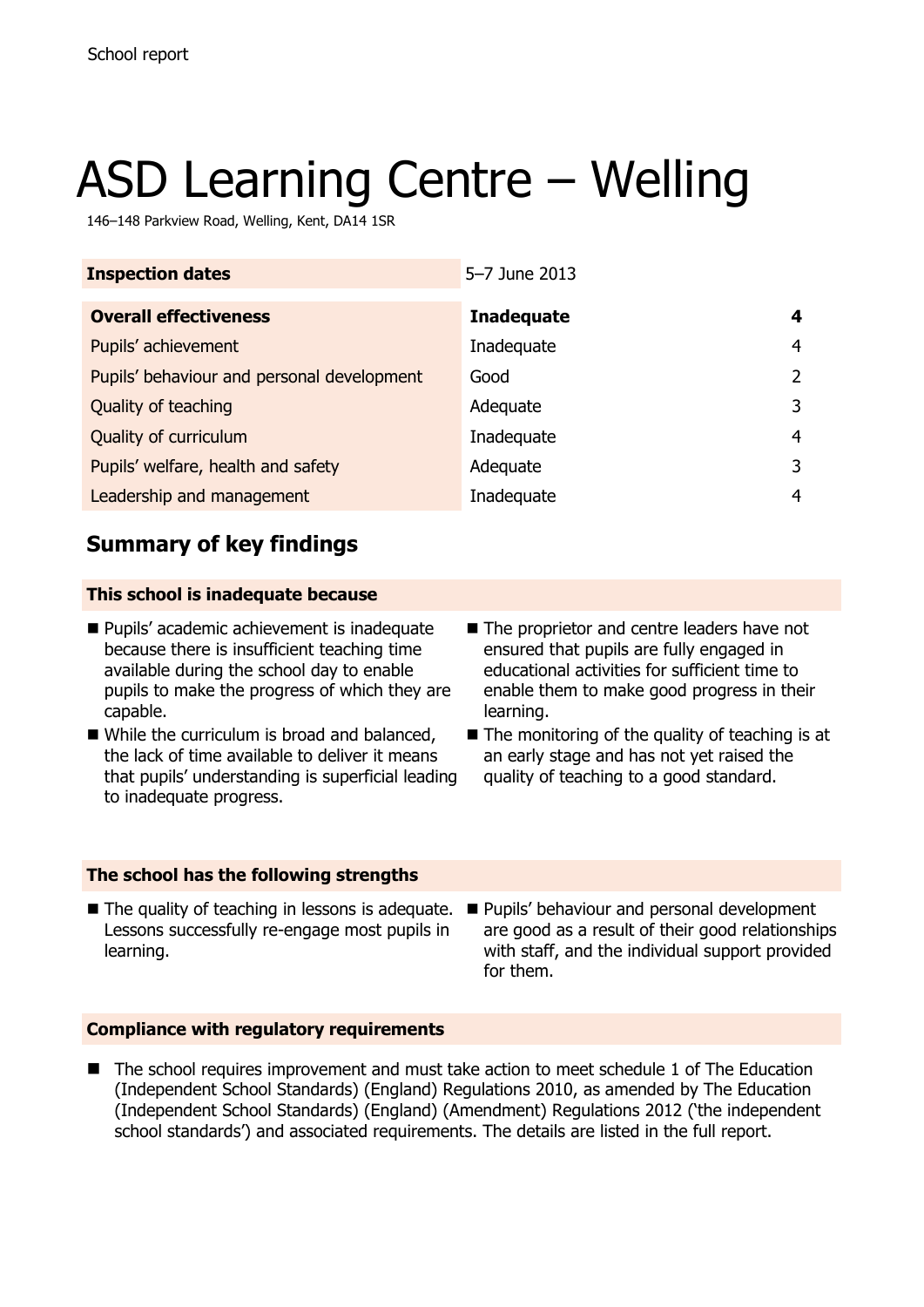# **Information about this inspection**

- $\blacksquare$  This inspection was carried out with one day's notice.
- The inspector observed lessons taught by two teachers and tutors. Two lessons were joint observations with the Director of Education.
- The inspector listened to pupils read. Discussions were held with the centre's proprietor, Director of Education, groups of pupils, and members of staff.
- A wide range of centre documentation was viewed, including the curriculum and planning, records of pupils' progress and examples of their work.
- The inspector took account of the views expressed in staff questionnaires. There were insufficient responses to the online questionnaire (Parent View) to evaluate.

# **Inspection team**

Jill Bainton, Lead inspector **Additional Inspector**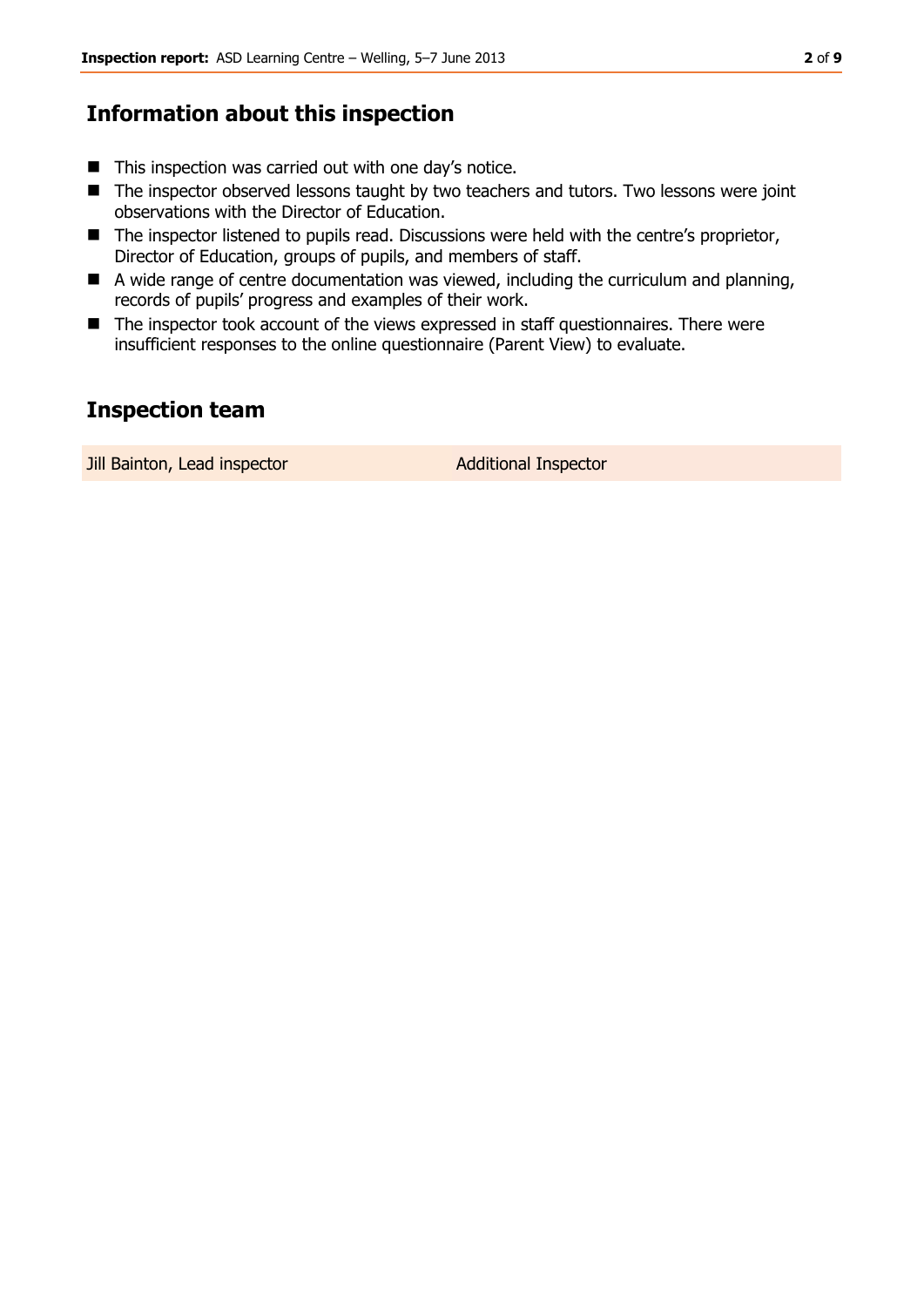# **Full report**

# **Information about this school**

- ASD Learning Centre Welling is a co-educational special day school registered for 25 pupils aged seven to 19 years. It is located in Welling, Kent.
- **Pupils experience behavioural, emotional and social difficulties and some are on the autistic** spectrum. All pupils have statements of special educational needs.
- There are currently 24 pupils on roll aged eight to 19 years, of whom two attend part time. All pupils are placed by local authorities or schools; some are admitted as emergency placements at very short notice.
- The centre specialises in alternative education and social development programmes for pupils who have been excluded or are at risk of exclusion from local schools. Placements at the centre may vary from six weeks to several years.
- The centre uses other providers for some courses and services such as careers support and also for physical recreation.
- The centre aims to 'provide every child with an opportunity to experience success with their education no matter what their background or special needs are'.
- The centre was registered as a school in June 2012 and this is its first inspection.

# **What does the school need to do to improve further?**

- **Ensure that the centre's leaders and managers increase pupils' rates of progress by:** 
	- providing sufficient time to allow teachers to deliver the curriculum in a way which engages all pupils and has improved impact
	- improving the quality of teaching so that it is good or better by making the teaching more responsive to assessment information
	- providing pupils with better guidance on how to improve their work.
- The centre must meet the following independent school standards.
	- Produce a curriculum policy set out in writing, which is supported by sufficient taught time to enable it to be implemented effectively (paragraph 2(1)).
	- Ensure that sufficient time is made available for pupils to experience properly the required linguistic, mathematical, scientific, technological, human and social, physical, and aesthetic and creative areas of learning (paragraph 2(2)(a)).
	- Ensure that sufficient time is made available to enable pupils to acquire skills in speaking, listening, literacy and numeracy to a good standard (paragraph 2(2)(c)).
	- Ensure that those pupils who have statements of special educational needs have an education which fulfils the requirements of the statements (paragraph 2(2)(e)).
	- Ensure that the curriculum provides the opportunity for all pupils to learn and make progress (paragraph 2(2)(i)).
	- Ensure that the curriculum provides adequate preparation of pupils for the opportunities, responsibilities and experiences of adult life (paragraph 2(2)(j)).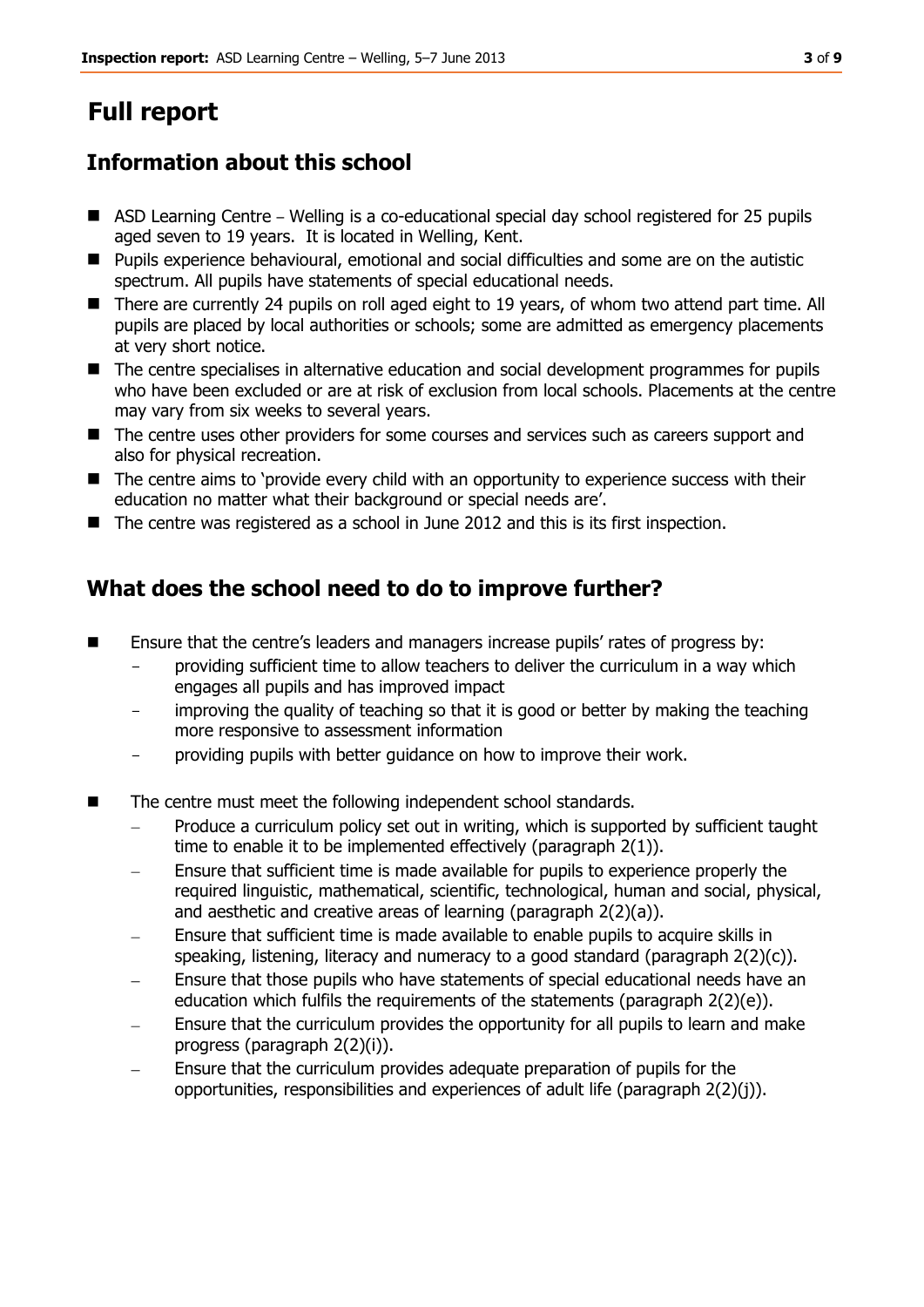### **Inspection judgements**

### **Pupils' achievement Inadequate**

Pupils' achievement is inadequate. The majority of pupils have very low achievement on entry through a failure to engage in education in their previous schools. Their achievement remains inadequate because there are weaknesses in the curriculum, with insufficient time made available for purposeful learning during the school day.

Some individual pupils' achievement in literacy and numeracy is adequate as evidenced in their work and in lessons observed. Much of the mathematics is taught practically and then explored, for example, through the use of cookery, which pupils enjoy and achieve good results. In literacy some pupils have acquired improved handwriting skills and through creative writing opportunities show their increased knowledge and understanding. Some read well and others are given good support to increase this skill. The recent introduction of speech and language therapy has proved beneficial and given pupils more confidence in their spoken language, enabling an increasing number to take part in active discussion in lessons and to contribute their views in a measured way. In lessons observed during the inspection, there was evidence of sustained progress in the use of information and communication technology (ICT) for presentation of work and research. Some Year 11 pupils are currently preparing for GCSE examinations in English and mathematics.

There is adequate teaching in the limited number of lessons, but the pupils are not in the centre for sufficient time to enable them to make adequate or better progress over time.

### **Pupils' behaviour and personal development Good**

Pupils' behaviour and personal development are good. Staff offer good role models in their dealings with pupils which helps them to re-engage in learning and education, often after long periods of absence from school. The personal, social and health education (PSHE) programme helps the pupils to develop their self-confidence, self-knowledge and their understanding of how to take responsibility for their behaviour and actions. The centre does this successfully. Some pupils commented on how much the centre had helped them to re-engage in education and how they enjoy attending, making comments such as, 'I feel happy here…staff understand and help me.'

Overall, pupils' behaviour is good and the centre can demonstrate good progress in reducing the number of incidents and helping pupils to manage their difficulties. PSHE, together with themes in subjects such as English and history, includes a strong component of citizenship that enables pupils to understand and participate in democratic processes and life in the wider community. Religious education modules are included in the PSHE programme, including study of major world faiths together with issues aimed at developing respect and tolerance for cultural diversity. A range of planned visits to museums such as the National History Museum, the Tate Modern and local public buildings helps pupils to understand the facilities available to them in the local and wider community. This helps to support the citizenship, cultural and multicultural aspects of the pupils' experience. There is racial harmony within the centre. Visits to a local community farm and the allotment help the pupils to integrate into the local community. The centre does not promote any particular political views and balanced views are presented. Pupils' attendance overall is satisfactory, and for some it is very good.

### **Quality of teaching Adequate**

The quality of teaching is adequate in the planned lesson time. However, the weekly allocation of time for learning, including for literacy and numeracy, is insufficient and does not represent fulltime education. As a result, despite the adequate and sometimes good efforts of the teachers, pupils are not given the time to engage in sustained and challenging learning in order to make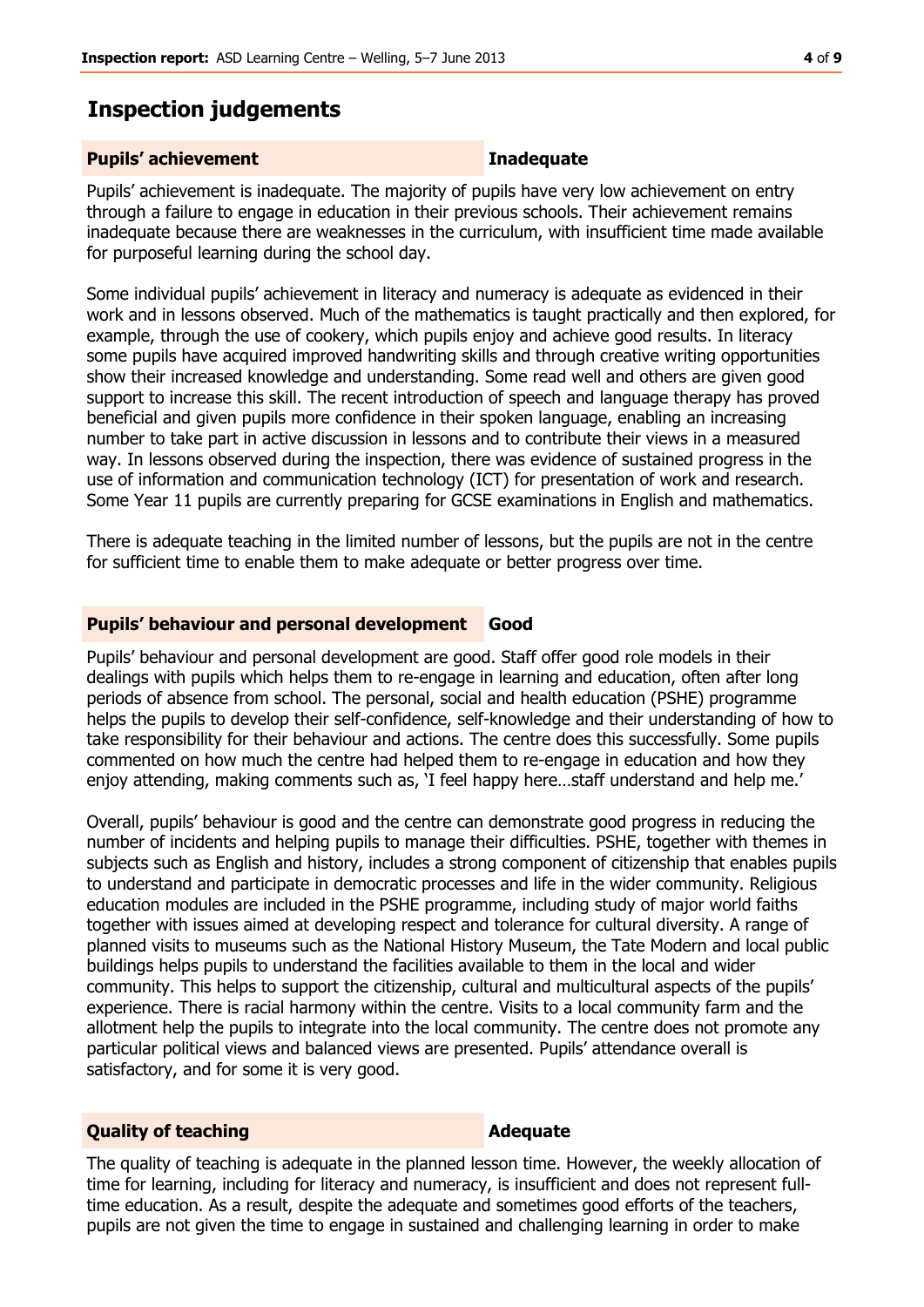adequate progress over time.

In the restricted lesson time, teachers have a clear understanding of the attitudes and challenges which the pupils present in lessons. Some lessons are taught as group lessons, others are individual sessions planned by the teachers and supported by the pupil's individual tutor. During these sessions the staff engage very well with the pupils who mostly settle to the tasks assigned to them, generally behave well and respond to the supportive staff. There is generally a calm and purposeful atmosphere in the lessons. Pupils report that they mostly work better in individual lessons and do not wish to access group lessons, while others say that they like the combination. There is good teamwork between teachers and tutors, and both demonstrate good skills in questioning and challenging pupils to maintain their concentration and complete their tasks. However, a few staff spend too long in explanations at the beginning of the lesson and the tasks given to the pupils are not always sufficiently matched to their ability. In a minority of cases insufficient attention is given to whether individual pupils are working at the levels of which they are capable and the pace of learning is inadequate for others. They are not always given guidance on how to improve their work. Resources, especially information and communication technology (ICT), are used well to support learning. Strategies for managing behaviour are generally good and successful in ensuring that pupils engage in learning during lessons.

Assessment is adequate and the centre is currently devising an assessment system to better identify pupils' achievement and specific weaknesses in order to put in appropriate intervention. A suitable baseline assessment is used on entry. The information is used to suitably assess pupils' attainment in relation to the National Curriculum requirements for literacy and numeracy. Pupils on longer-term placements repeat these assessments annually. However, many of the current pupils have only joined the centre recently and no further data are available. The pupils' work is generally marked adequately, but some tutors do not provide a sufficiently detailed evaluation of the progress their pupils have made during the session, and do not show pupils what they need to do to improve their work. Individual education plans are prepared for all pupils. The centre is in the process of replacing these to give clearer academic targets using National Curriculum levels.

### **Quality of curriculum Inadequate**

The curriculum is inadequate as insufficient contact time is devoted to providing educational activities which meet the learning needs of the pupils. The education provided does not always meet the requirements of the pupils' statements of special educational needs to provide an appropriately broad and balanced education.

The centre's curriculum statement is set out in a planning, curriculum and assessment policy. The curriculum, for pupils of compulsory school age, provides experience in all of the required areas of learning. It is organised into six-week blocks so that they can complete blocks of learning while placed at the centre, whether it be for six weeks or a longer period. It has at its core, literacy, numeracy, science, ICT, PSHE, art and physical education, but insufficient contact teaching time is spent on the core subjects due to the shortness of the school day. In addition to this, all pupils take part in a life skills programme which has been devised recently and includes local history and geography to better equip the pupils to access local facilities. This again is only allocated a short amount of time and despite the adequate efforts of the teachers is insufficient to properly meet pupils' needs.

Pupils in Key Stage 4 and post-16 follow an appropriate mix of academic and vocational courses leading to accreditation. Physical education is conducted off site at local sports facilities, and pupils participate in football, boxing exercise and swimming.

The afternoon timetables, which are also very short and therefore limited in what they achieve, include social learning activities and more practical activities with external providers. Some pupils follow courses in music production technology, motor mechanics, cookery, visits to the allotment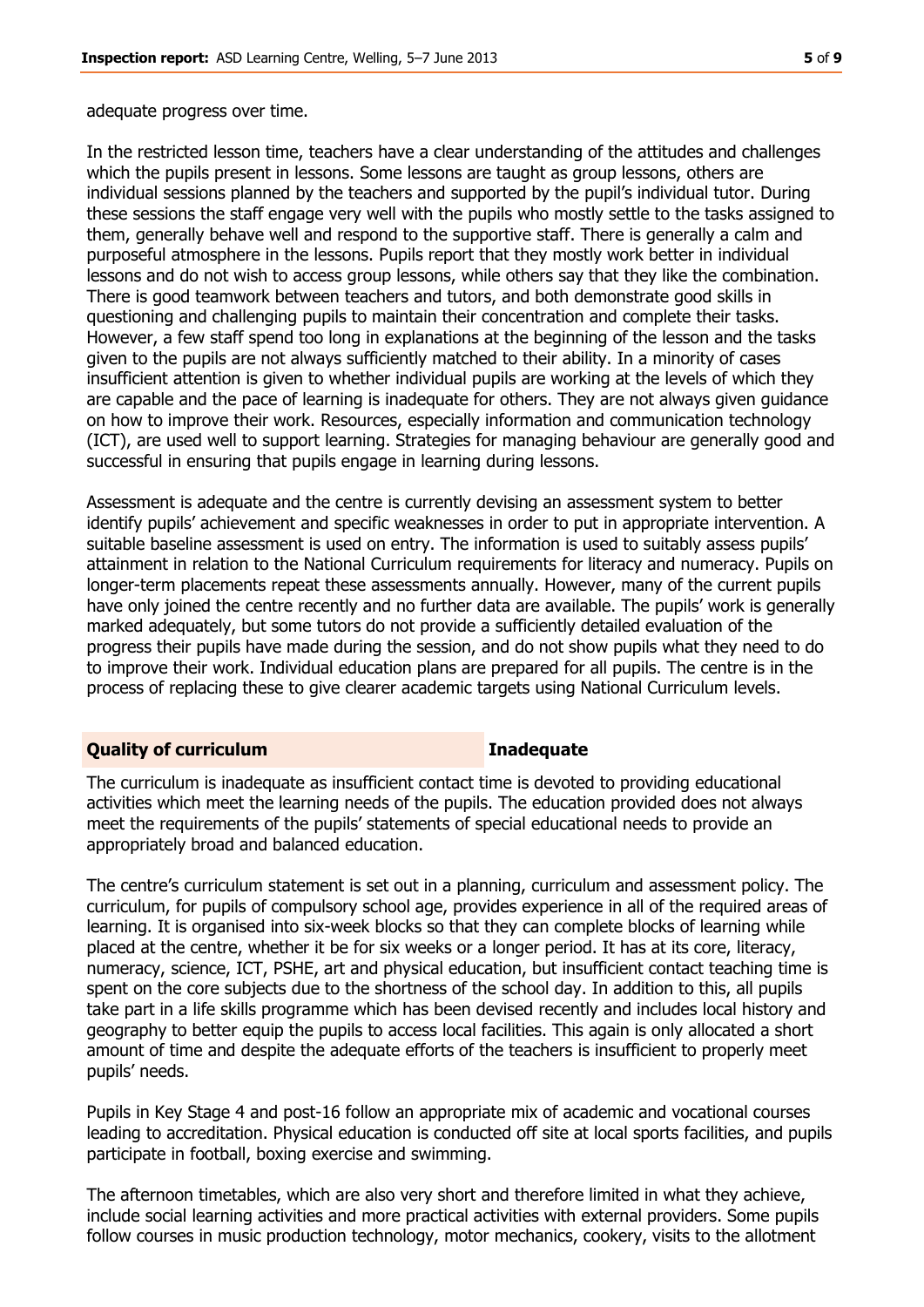and trampolining. In addition the proprietor has recently purchased a caravan on the North Kent coast. It is planned that pupils will go there regularly, use ICT resources for their lessons, and extend their knowledge and understanding of the world around them and to assist them in socialisation. Input from the Connexions careers service is provided on an individual basis for all pupils in Key Stage 4 and post-16. Additional work, for example on preparing job and college applications and preparing for interviews is provided. The centre also makes use of local colleges and with external providers to supplement the work-related elements of the curriculum. This provision is suitable for the older pupils who attend the colleges and good use is made of time.

### **Pupils' welfare, health and safety <b>Adequate**

Arrangements for pupils' welfare, health and safety are adequate and all the regulations are met. The centre has devised and implemented an appropriate range of policies and procedures. These include policies for the management of behaviour and the prevention of bullying. There are appropriate sanctions, which are implemented well. The good pupil to staff ratios ensure that the pupils feel safe and know who to turn to for help when needed. Pupils confirm there is no bullying at the centre as they are never left alone and incidents of poor behaviour are carefully recorded. Arrangements for the safeguarding of the pupils are good. The centre has ensured that all staff are trained at an appropriate level, including the designated officer, and this is carefully monitored. Staff have been checked for their suitability to work with children and the information is held on the required single central register of staff appointments. There are trained staff for first aid and a suitable policy. Risk assessments are carried out on all aspects of the centre and off-site activities. The staff are aware of the potential risks posed by the pupils' behaviour and these are taken into account in the planning of activities and the detailed risk assessments. The fire procedures are suitable. A fire risk assessment has been carried out and is reviewed annually. All fire equipment is checked and fire drills take place and are recorded termly There are opportunities within the curriculum for the pupils to consider healthy lifestyles. Admission and attendance registers meet the regulations.

### **Leadership and management Inadequate**

The leadership and management are inadequate because pupils' overall achievement is inadequate and, in particular, insufficient time is provided for developing the pupils' engagement in full-time education. Although the quality of the teaching in lessons is adequate, the length of the school day is too short to provide sufficient taught time for this adequate teaching to have sufficient long-term impact on pupils' progress. The centre's leaders have not yet addressed the need to extend the taught time and to raise the quality of teaching to good and better through increasing staff training and monitoring.

The centre has devised a development plan, which identifies some key issues to address to improve its educational provision. The Director of Education monitors teaching and conducts annual staff appraisal, which is working towards addressing the quality of teaching and pupils' achievement, but this is still at an early stage.

The premises are well maintained and suitable for safe and effective learning. All the required information is provided to parents, carers and local authorities. The policy and procedures for complaints meet the regulations. The results of questionnaires received from staff were very positive about the work of the centre.

The proprietor and senior staff have failed to ensure that all the regulations for independent schools are met.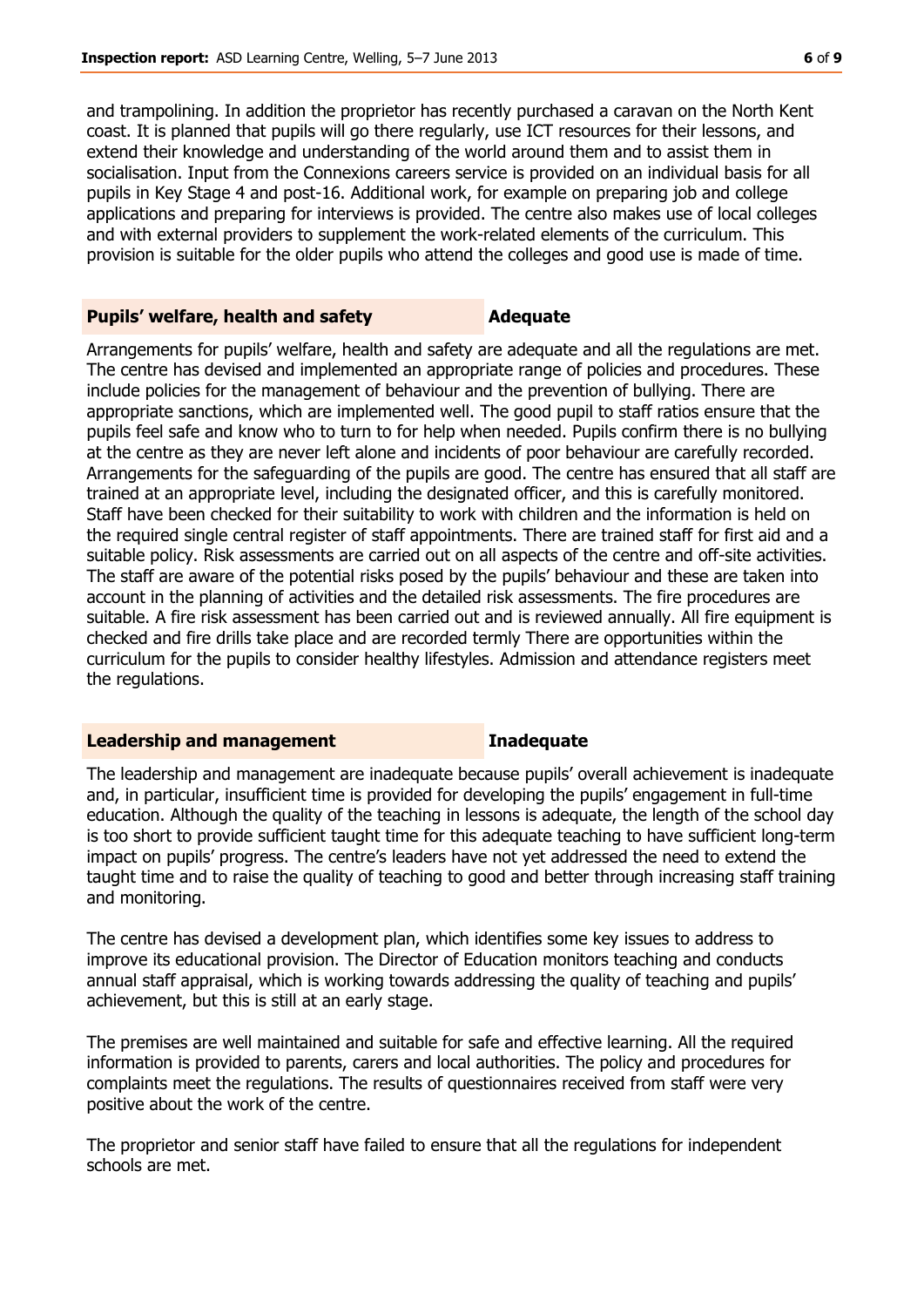# **What inspection judgements mean**

| <b>School</b> |                  |                                                                                                                |
|---------------|------------------|----------------------------------------------------------------------------------------------------------------|
| Grade         | <b>Judgement</b> | <b>Description</b>                                                                                             |
| Grade 1       | Outstanding      | A school which provides an exceptional quality of education and<br>significantly exceeds minimum requirements. |
| Grade 2       | Good             | A school which provides a high quality of education that exceeds<br>minimum requirements.                      |
| Grade 3       | Adequate         | A school which meets minimum requirements but needs to<br>improve the quality of education it provides.        |
| Grade 4       | Inadequate       | A school where minimum requirements are not met and/or the<br>quality of education has serious weaknesses.     |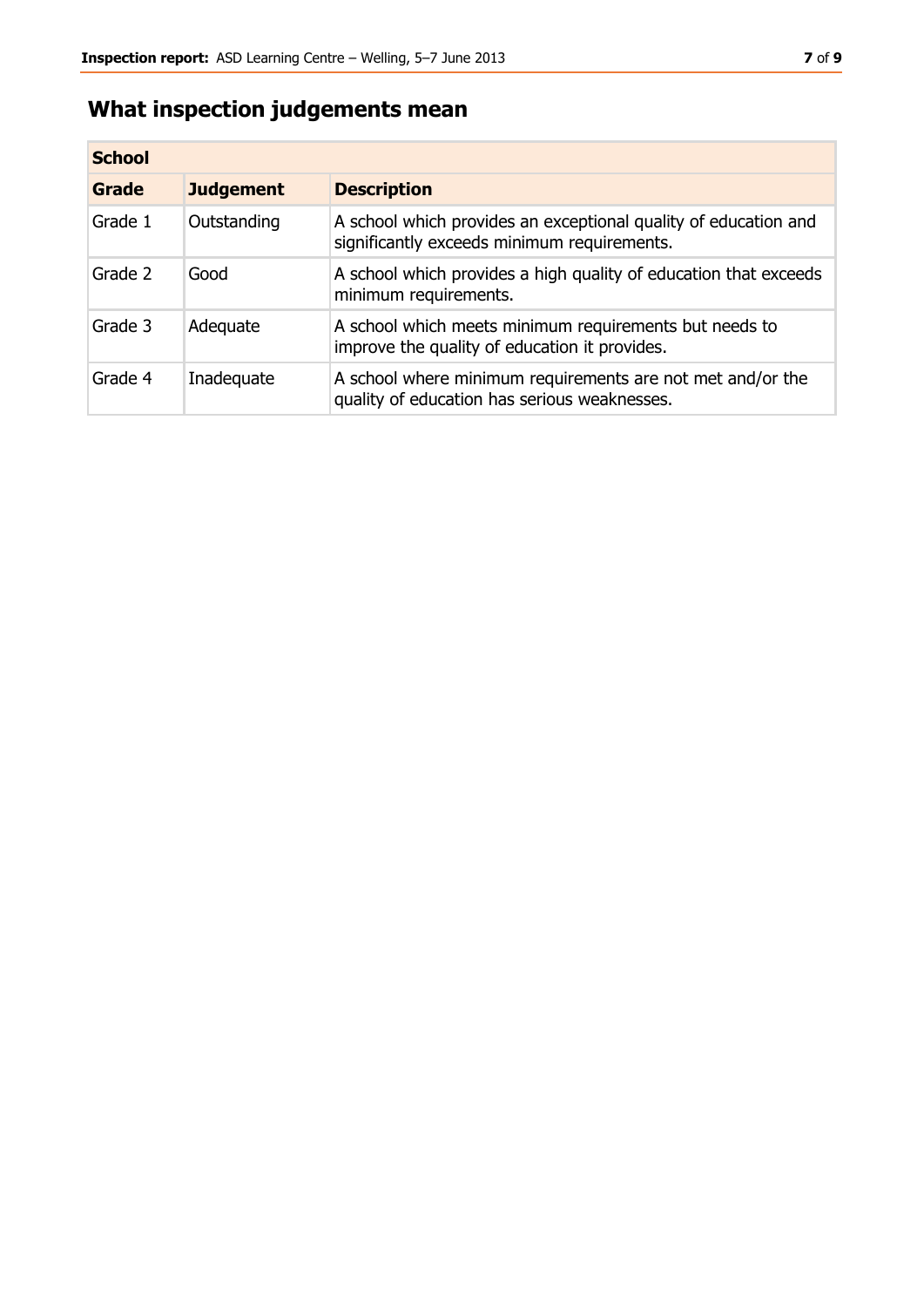# **School details**

| Unique reference number        | 138386   |
|--------------------------------|----------|
| <b>Inspection number</b>       | 420251   |
| <b>DfE</b> registration number | 303/6000 |

This inspection was carried out under section 162A of the Education Act 2002, as amended by schedule 8 of the Education Act 2005, the purpose of which is to advise the Secretary of State for Education about the school's suitability for continued registration as an independent school.

| <b>Type of school</b>                      | Special school               |
|--------------------------------------------|------------------------------|
| <b>School status</b>                       | Independent school           |
| Age range of pupils                        | $7-19$ years                 |
| <b>Gender of pupils</b>                    | Mixed                        |
| <b>Number of pupils on the school roll</b> | 24                           |
| <b>Number of part time pupils</b>          | 2                            |
| <b>Proprietor</b>                          | Philip Hoppenbrouwers        |
| <b>Headteacher</b>                         | Paul Mersh                   |
| Date of previous school inspection         | This is the first inspection |
| <b>Annual fees (day pupils)</b>            | £29,250                      |
| <b>Telephone number</b>                    | 07739 628515                 |
| <b>Email address</b>                       | Paul.mersh@asdlearning.com   |